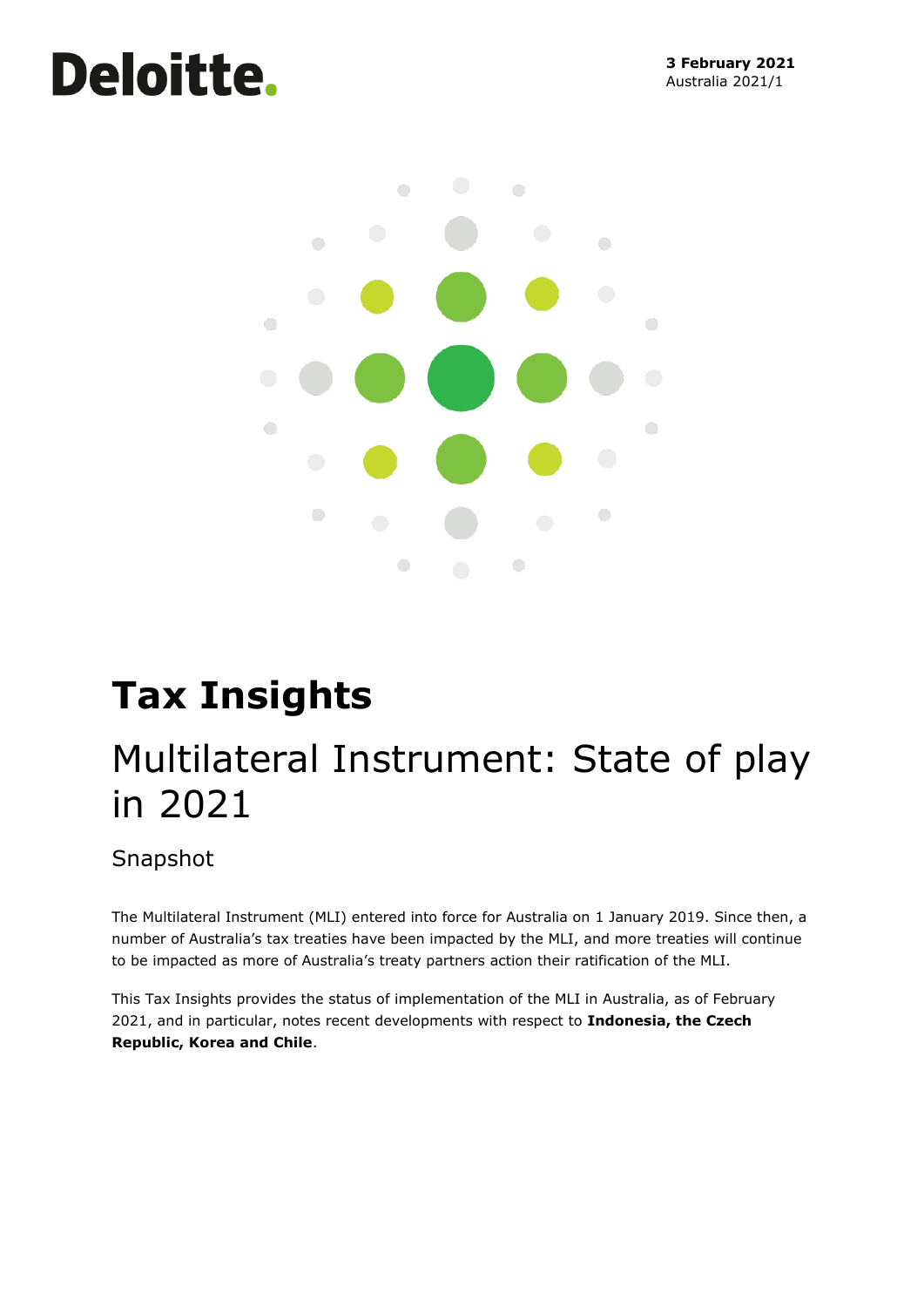## **MLI impact for Australia's tax treaties**

Based on Australia's tax treaty partners' adopted positions, the MLI will (over time) modify 33 of Australia's 45 tax treaties. The way in which the MLI will modify these treaties will depend on the adoption positions taken by each jurisdiction at ratification, acceptance or approval of the MLI.

- Australia has listed 43 of its 45 bilateral tax treaties as Covered Tax Agreements (CTAs), i.e. the tax treaties which Australia wants the MLI to apply to and modify<sup>1</sup>. The tax treaties with Germany and Israel are excluded as they are compliant with the OECD's recommended BEPS treaty proposals.
- Seven of Australia's treaty partners have not signed the MLI, such that the respective tax treaties will not be impacted by the MLI. In particular, the United States (US) has not signed the MLI and is not expected to do so and as a result, Australia's tax treaty with the US will not be impacted by the MLI. Australia's other treaty partners that have not signed the MLI to date are Kiribati, the Philippines, Thailand<sup>2</sup>, Sri Lanka, Vietnam and Taiwan.
- Three of Australia's treaty partners have signed the MLI but did not list their tax treaty with Australia as a CTA. In this regard, whilst Australia has tax treaties with Austria, Switzerland and Sweden, all of which have already ratified the MLI, Australia's tax treaties with these countries will not be impacted by the MLI.

## **Entry into force of the MLI**

Australia ratified the MLI on 26 September 2018 and the MLI entered into force for Australia on **1 January 2019**. For the MLI to affect a particular CTA, the MLI must also have entered into force for the treaty partner country. Once a country ratifies the MLI, the MLI enters into force for that country three clear months after such ratification.

## **Entry into effect of the MLI**

Once the MLI has entered into force for both countries, the next step is to ascertain the relevant "entry into effect" dates. The MLI's entry into effect date for each of the affected tax treaties will differ between withholding taxes, other taxes and Mutual Agreement Procedure (MAP) & arbitration.

Relevantly, a key date is to identify the **latest of the dates** on which the MLI enters into force for Australia and the relevant treaty partner jurisdiction, referred to below as the relevant **Joint entry into force date**. For example, if both Australia and its treaty partner ratified the MLI before 30 September 2018, the MLI entered into force on 1 January 2019, being the relevant Joint entry into force date.

 $1$  Both countries must have nominated a particular double tax treaty as a CTA for the MLI to modify that tax treaty.

<sup>&</sup>lt;sup>2</sup> Thailand has expressed its intent to sign the MLI.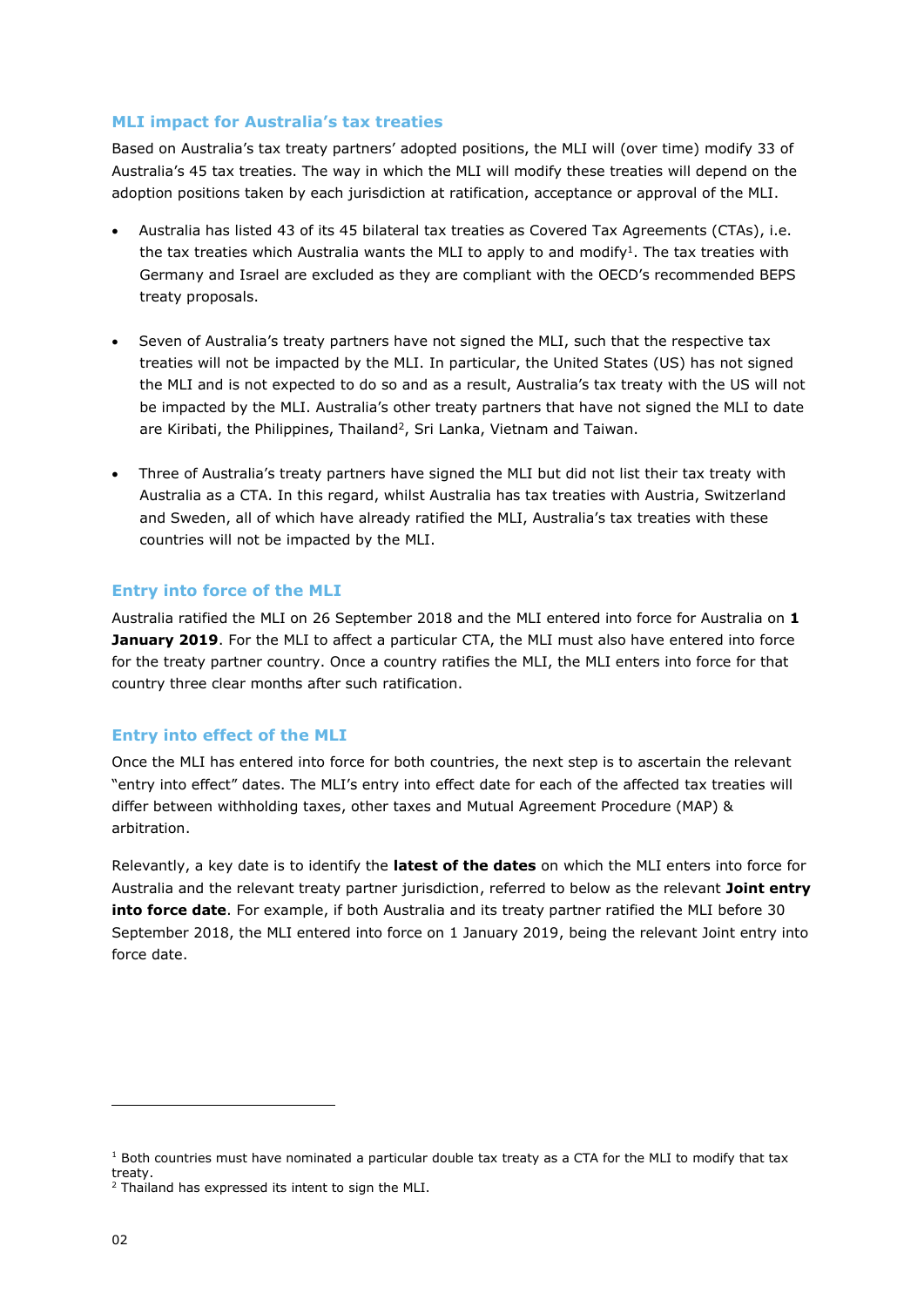The MLI will enter into effect with respect to a particular tax treaty as follows:

- For **withholding taxes**: The MLI shall have effect where the event giving rise to such taxes occurs on or after the relevant Joint entry into force date;
- For all **other taxes**: The MLI will apply to taxable periods beginning on or after 6 months after the relevant Joint entry into force date. For example, if the MLI entered into force for both Australia and its treaty partner on 1 January 2019, the MLI should apply to taxable periods starting on or after 1 July 2019<sup>3</sup>, and
- For **MAP and mandatory binding arbitration**: The MLI will apply on or after the relevant Joint entry into force date.

## **Australia's tax treaties impacted by the MLI**

The table below summarises the key relevant dates for Australia's tax treaties that are impacted by the MLI.

|                         | <b>Treaty partners</b> | <b>Relevant Joint</b><br>entry into force<br>date | <b>MLI Entry into effect</b>                       |                                                                      |                             |
|-------------------------|------------------------|---------------------------------------------------|----------------------------------------------------|----------------------------------------------------------------------|-----------------------------|
|                         |                        |                                                   | Withholding<br>events:<br>occurring on<br>or after | <b>Other taxes:</b><br>taxable<br>periods<br>starting on<br>or after | MAP &<br><b>Arbitration</b> |
| $\mathbf{1}$            | <b>UK</b>              | 1 Jan 2019                                        | 1 Jan 2019                                         | 1 Jul 2019                                                           | 1 Jan 2019                  |
| $\overline{2}$          | Japan                  | 1 Jan 2019                                        | 1 Jan 2019                                         | 1 Jul 2019                                                           | 1 Jan 2019                  |
| 3                       | France                 | 1 Jan 2019                                        | 1 Jan 2019                                         | 1 Jul 2019                                                           | 1 Jan 2019                  |
| $\overline{\mathbf{4}}$ | New Zealand            | 1 Jan 2019                                        | 1 Jan 2019                                         | 1 Jul 2019                                                           | 1 Jan 2019                  |
| 5                       | Poland                 | 1 Jan 2019                                        | 1 Jan 2019                                         | 1 Jul 2019                                                           | 1 Jan 2019                  |
| 6                       | Slovak Republic        | 1 Jan 2019                                        | 1 Jan 2019                                         | 1 Jul 2019                                                           | 1 Jan 2019                  |
| $\overline{\mathbf{z}}$ | Singapore              | 1 April 2019                                      | 1 Jan 2020                                         | 1 Oct 2019                                                           | 1 Apr 2019                  |
| 8                       | Malta                  | 1 April 2019                                      | 1 Jan 2020                                         | 1 Oct 2019                                                           | 1 Apr 2019                  |
| 9                       | Ireland                | 1 May 2019                                        | 1 Jan 2020                                         | 1 Nov 2019                                                           | 1 May 2019                  |
| 10                      | Finland                | 1 June 2019                                       | 1 Jan 2020                                         | 1 Dec 2019                                                           | 1 Jun 2019                  |
| 11                      | The Netherlands        | 1 Jul 2019                                        | 1 Jan 2020                                         | 1 Jan 2020                                                           | 1 Jul 2019                  |
| 12                      | Russia                 | 1 Oct 2019                                        | 1 Jan 2021                                         | 30 Nov 2020                                                          | 1 Oct 2019                  |

<sup>&</sup>lt;sup>3</sup> For a taxable period ending 30 June (such as Australia), the MLI should apply to taxes levied by that country for taxable periods commencing on or after 1 July 2019. If a taxable period in a country follows a calendar year, the MLI should apply to taxes levied by that country for taxable periods commencing on or after 1 January 2020.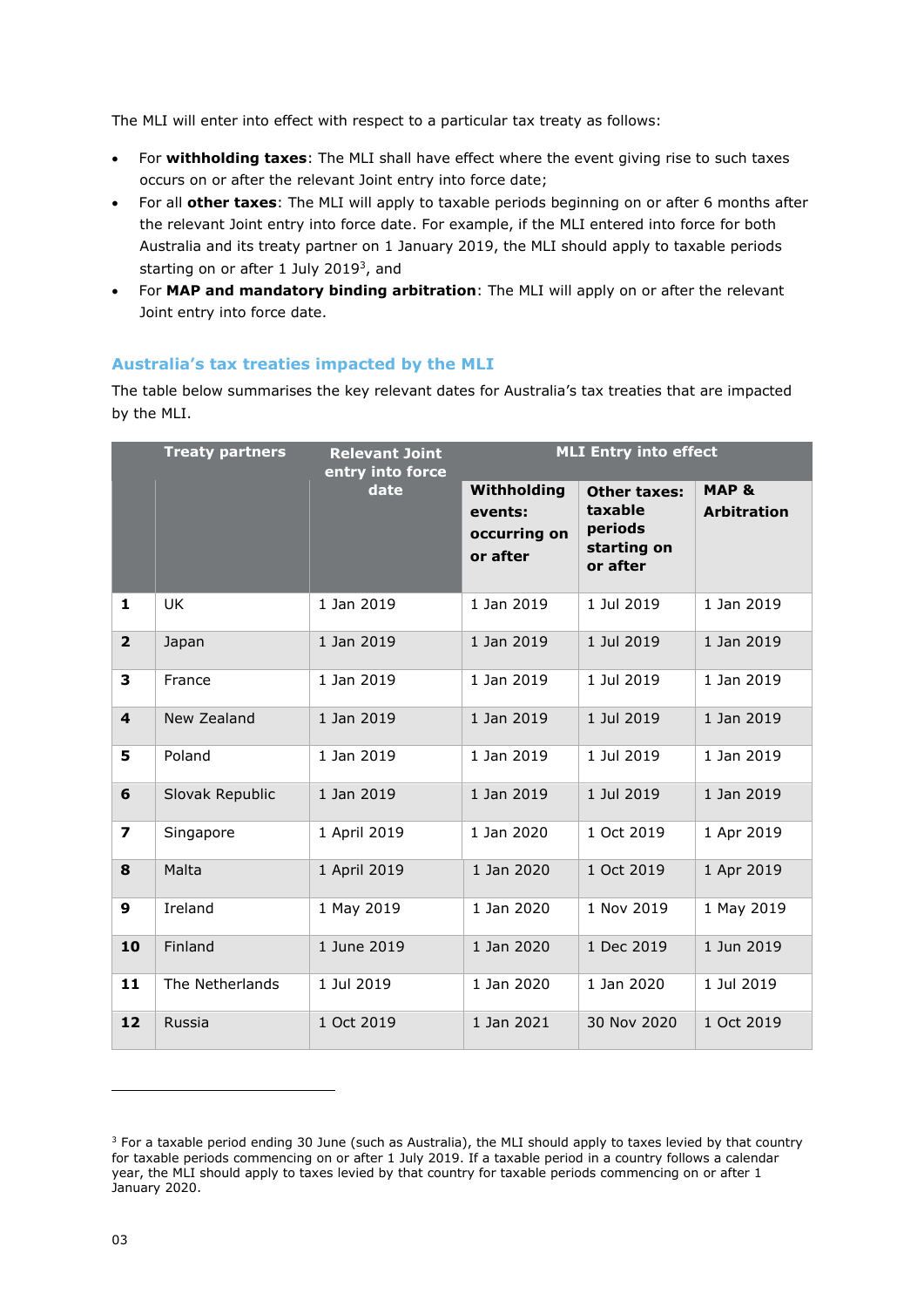|    | <b>Treaty partners</b> | <b>Relevant Joint</b><br>entry into force | <b>MLI Entry into effect</b>                       |                                                                      |                                        |
|----|------------------------|-------------------------------------------|----------------------------------------------------|----------------------------------------------------------------------|----------------------------------------|
|    |                        | date                                      | Withholding<br>events:<br>occurring<br>on or after | <b>Other taxes:</b><br>taxable<br>periods<br>starting on<br>or after | <b>MAP &amp;</b><br><b>Arbitration</b> |
| 13 | India                  | 1 Oct 2019                                | 1 Jan 2020                                         | 1 Apr 2020                                                           | 1 Oct 2019                             |
| 14 | Belgium                | 1 Oct 2019                                | 1 Jan 2020                                         | 1 Apr 2020                                                           | 1 Oct 2019                             |
| 15 | Norway                 | 1 Nov 2019                                | 1 Jan 2020                                         | 1 May 2020                                                           | 1 Nov 2019                             |
| 16 | Canada                 | 1 Dec 2019                                | 1 Jan 2020                                         | 1 Jun 2020                                                           | 1 Dec 2019                             |
| 17 | Denmark                | 1 Jan 2020                                | 1 Jan 2020                                         | 1 Jul 2020                                                           | 1 Jan 2020                             |
| 18 | Indonesia <sup>4</sup> | 1 Aug 2020                                | See footnote                                       | See footnote                                                         | See footnote                           |
| 19 | Czech Republic         | 1 Sep 2020                                | 1 Jan 2021                                         | 1 Mar 2021                                                           | 1 Sep 2020                             |
| 20 | Korea                  | 1 Sep 2020                                | 1 Jan 2021                                         | 1 Mar 2021                                                           | 1 Sep 2020                             |
| 22 | Chile                  | 1 Mar 2021                                | 1 Jan 2022                                         | 1 Sep 2021                                                           | 1 Mar 2021                             |

## **Who comes next?**

12 of Australia's other treaty partners are currently undertaking their domestic law requirements to ratify the MLI. Accordingly, it can be expected that a number of these tax treaties will soon be modified by the MLI.

| 12 treaties awaiting |              |         |                  |  |  |  |  |
|----------------------|--------------|---------|------------------|--|--|--|--|
| Argentina            | South Africa | Spain   | Mexico           |  |  |  |  |
| Malaysia             | Fiji         | Italy   | Papua New Guinea |  |  |  |  |
| Turkey               | China        | Romania | Hungary          |  |  |  |  |

On 4 August 2020, Malaysia completed its domestic ratification process. The MLI entry into force date for Malaysia will be determined once the Malaysian government deposits the instrument of ratification, acceptance or approval with the OECD, which is expected to be in 2021.

<sup>4</sup> The dates of entry into effect will be determined once Indonesia has notified the OECD of the completion of its internal processes.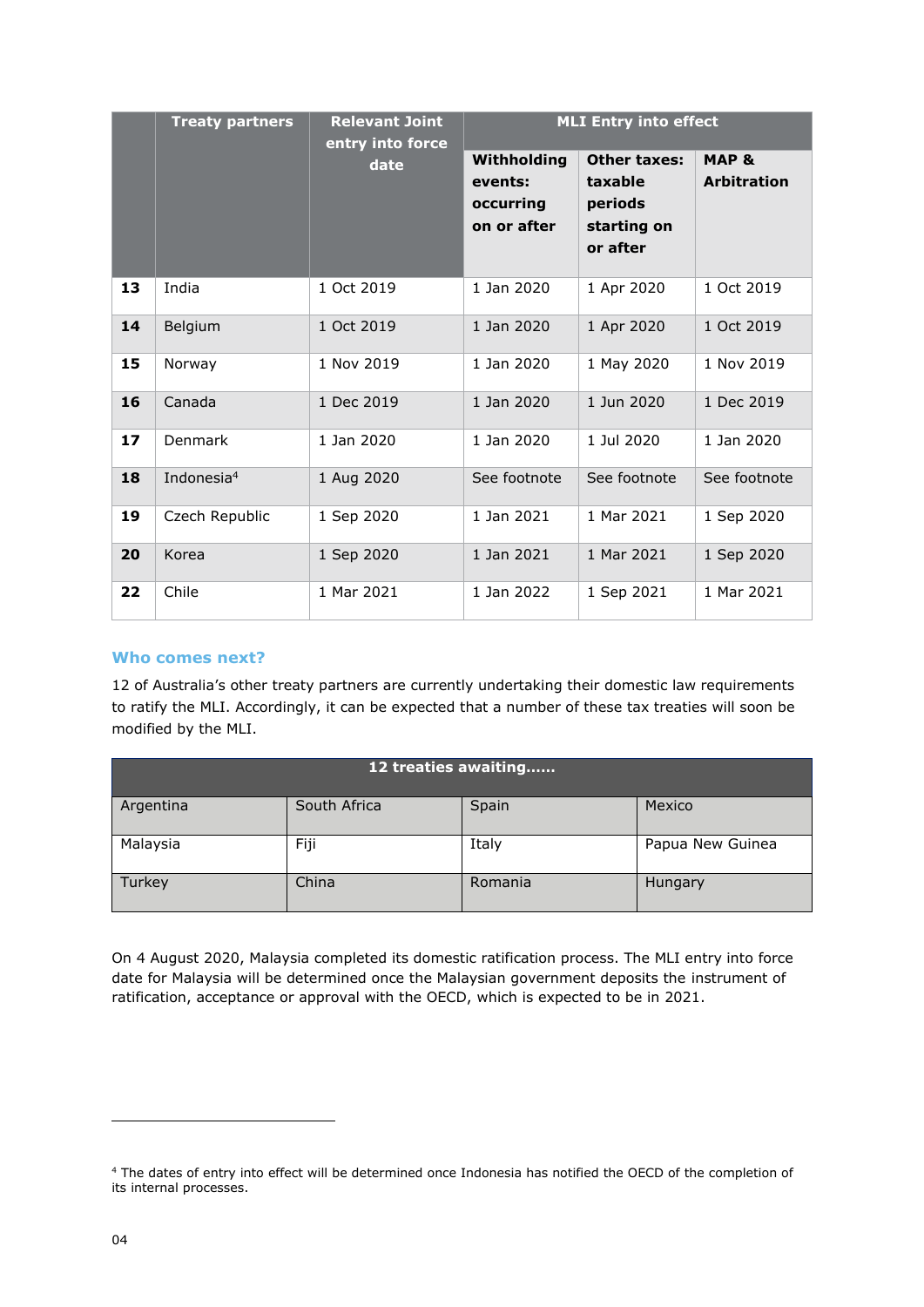## **Synthesised texts released by the ATO**

The process of determining which MLI Articles modify a tax treaty, and how they do so, is complex. Some tax authorities, including the Australian Taxation Office (ATO) have started to publish "synthesised texts", once the MLI has come into force, reflecting the modifications made by the MLI to a particular tax treaty to simplify the interpretation and application of CTAs. However, the synthesised text itself is not legally binding.

To date, the ATO has published synthesised texts of Australia's tax treaties with Belgium, Canada, Czech Republic, Finland, France, India, Ireland, Japan, Korea, Malta, the Netherlands, New Zealand, Norway, Poland, Russia, Singapore, the Slovak Republic and the United Kingdom.

These synthesised texts have been prepared jointly by the ATO and its counterparts and represent their shared understanding of the modifications made by the MLI to each of these double tax treaties. It is expected that the ATO will be preparing a synthesised text for the majority of Australia's tax treaties as modified by the MLI.

## **ATO guidance**

On 1 October 2020, the ATO issued a Law Administration Practice Statement (PS LA) 2020/2 on "**Administering general anti-abuse rules, such as a principal or main purposes test, included in any of Australia's tax treaties**".

PS LA 2020/2 is primarily an instruction to ATO staff, and provides guidance to ATO staff on the administrative process of applying:

- The Principal Purposes Test (PPT) under Article 7 of the MLI which Australia has adopted and will effectively be incorporated into Australia's tax treaties that are covered by the MLI.
- A PPT in an Australian tax treaty that is not impacted by the MLI.
- A main purposes test in an Australian tax treaty that is yet to be or will not be modified by the MLI.

Whilst primarily being administrative guidance, the PS LA nonetheless contains some important markers on the ATO views on interpretative matters, please see this [Tax Insights](https://www2.deloitte.com/content/dam/Deloitte/au/Documents/tax/au-deloitt-1tax-insights-ato-guidance.pdf) for a detailed discussion.